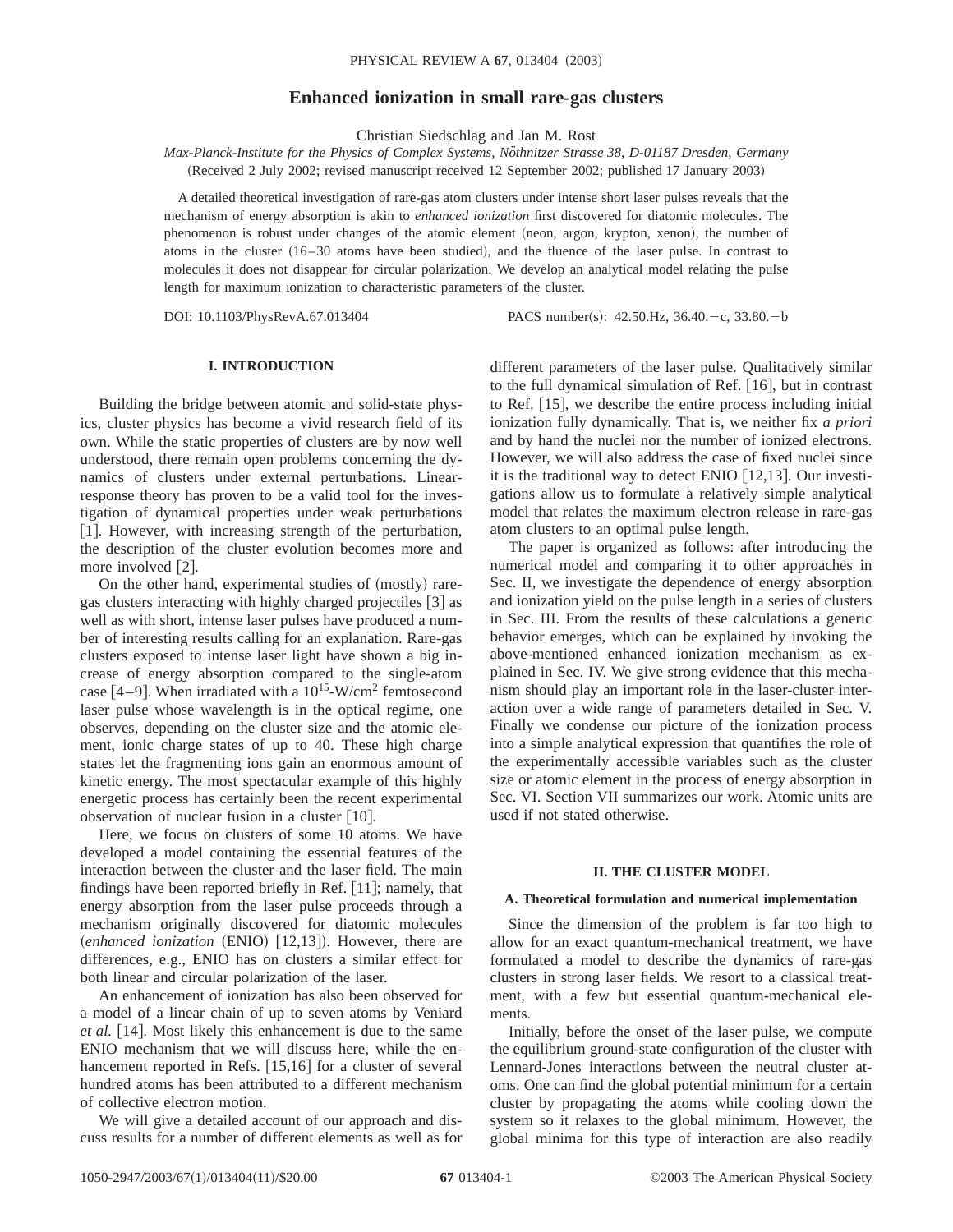available in the literature  $|30|$ . The electrons are assumed to be localized at the nuclei.

After fixing the initial shape of the cluster, we start the time evolution switching on the laser pulse (from this moment on, the contribution of the Lennard-Jones potential is neglected). For the electrons, the evolution consists of two parts: first, the modeling of the bound state and the process of ionization from this state; second, the propagation after being ionized from an atom. We will refer to the first process as *inner ionization*, in contrast to the *outer ionization*, which has the effect that an electron leaves the cluster  $[15]$ . Inner ionization encompasses processes beyond classical mechanics, while the subsequent propagation and (eventually) outer ionization is described classically via the integration of Newton's equations.

When irradiating a cluster with intense laser light, two processes can lead, at least in principle, to inner ionization: *field ionization* and *electron-impact ionization*. In the case of field ionization, the electric field inside the cluster (initially only the laser field, later the combined field of laser, ions and electrons) leads to a lowering of the potential barriers, so that an electron can leave its mother atom via tunneling  $[17]$  or even *over-the-barrier* [18]. Electrons that are already inner ionized, but not yet outer ionized, can further lead to electron-impact ionization. This mechanism was shown to play almost no role in small clusters  $[19]$ , as the average free path length with respect to electron-impact ionization is much larger than the cluster radius. For this reason we consider field ionization only.

The model is implemented as follows. Before the onset of the pulse the electrons of the cluster are assumed to be localized at the atomic positions; the bare nucleus and all the electrons of an atom are treated as one neutral classical particle. It is only later that the electrons (through inner ionization) are born as separate classical particles. Hence, the number of particles in our simulation changes with time.

A classical charged particle *j* at position  $\vec{r}_j$  interacts with another charged particle *i* at  $\vec{r}_i$  via the potential

$$
V_i^j \equiv V(\vec{r}_j, \vec{r}_i) = \frac{Z_i Z_j}{\left(|\vec{r}_i - \vec{r}_j|^2 + a_{Z_i} + a_{Z_j}\right)^{1/2}},\tag{1}
$$

where  $Z_i$  and  $Z_j$  are the charges of the two particles. The  $a_{Z_i}$ are *Z*-dependent soft-core parameters, which help to regularize the Coulomb singularity. For an electron with charge  $Z_e$  $=$  -1, we define  $a_{-1}$ =0.1. If the potential Eq. (1) describes the outermost electron bound to an atom  $(Z=+1)$  or ion of charge *Z*, we determine  $a<sub>Z</sub>$  from the energy balance

$$
-Z(a_Z + a_{-1})^{-1/2} = E_{\text{bind}}(Z) + \epsilon,
$$
 (2)

where  $\epsilon$ =0.01 is a small positive parameter.

At every time step *dt*, we calculate for each atom *j*  $=1, \ldots, N$ , the ionization probability of the outermost electron from tunneling through the instant potential landscape  $U_j$  in the direction  $\hat{e}_{B_j} = \vec{B}_j / |\vec{B}_j|$  of the instant electric field  $B_i$ , which would be felt by the bound electron at the position

 $\vec{r}_j$  of atom *j*. The instant electric field contains contributions from all charged particles and the laser field,

$$
\vec{B}_j = \vec{\nabla}_{r_j} \sum_{i \neq j} V_i^j + \vec{\epsilon}_{pf}(t), \tag{3}
$$

where  $\epsilon_p$  is the laser polarization vector and  $f(t)$  is the electric field of the laser pulse whose exact form we will discuss later. The tunneling integral reads now

$$
I_j(t) = \exp\bigg[-2\int_{r_-}^{r_+} \sqrt{2(U_j(r) - E_n^j)} dr\bigg],\tag{4}
$$

where  $r_{+}$  are the inner (-) and outer (+) turning points defined by  $U_i(r_{\pm})=0$ . The potential landscape  $U_i$  is given by

$$
U_j(r) = \sum_{i \neq j} V_i^j(\vec{r}_j + r\hat{e}_{B_j}, \vec{r}_i) + (\vec{r}_j + r\hat{e}_{B_j})\vec{\epsilon}_p f(t).
$$
 (5)

The energy level  $E_n^j$  is not the pure atomic level  $E_n^{Z_j}$ , rather it is shifted be the surrounding charge and the laser potential while the potential of the atom from which the electron will be ionized has to be subtracted because its influence is already contained in  $E_n^Z$ :

$$
E_n^j := E_n^{Z_j} + U_j(0) - \frac{Z_j + 1}{\sqrt{a_{Z_j} + 0.1}}.\tag{6}
$$

The classical turning points  $r<sub>±</sub>$  are determined numerically and the search for  $r_+$  is continued until  $I(t) < 10^{-10}$ . If we find a position *r'* with  $dU_j/dr|_{r=r'}=0$  and  $E_n^j > U_j(r)$  for  $r \leq r'$ , over-the-barrier ionization is possible. In this case the "tunneling" probability is  $I(t)=1$ .

The tunneling rate  $w(t)$  is the tunneling probability  $I(t)$ multiplied by the frequency of the electron hitting the potential barrier. In a semiclassical picture, this frequency is the inverse of the Kepler period  $T<sub>n</sub>$  belonging to an orbit with binding energy  $E_n$ ,

$$
T_n = \pi (Z+1)/(2E_n^3)^{1/2}.
$$
 (7)

Hence, the tunneling rate is  $w(t) = I(t)/T_n$ . The tunneling probability over a unit of time *dt* is  $P(t) = w(t)dt$ . By comparison with a random number *z* [Is  $P(t) > z$ ?] we decide if the electron in question tunnels. If so, we place the electron, which now becomes a classical particle, outside the potential barrier as close to  $r_{+}$  as possible, with the exact position and momentum of the electron determined by conservation of the total energy. If the ionization happens to be over the barrier, we put the electron on top of the barrier, where  $dU_i/dr$  $=0$ . The atomic charge is raised by 1 and the next virtual electron is allowed to tunnel.

The particles are classically propagated by integrating Newton's equations of motion. We have used a symplectic integrator [20] with a time step of  $dt=0.1$ .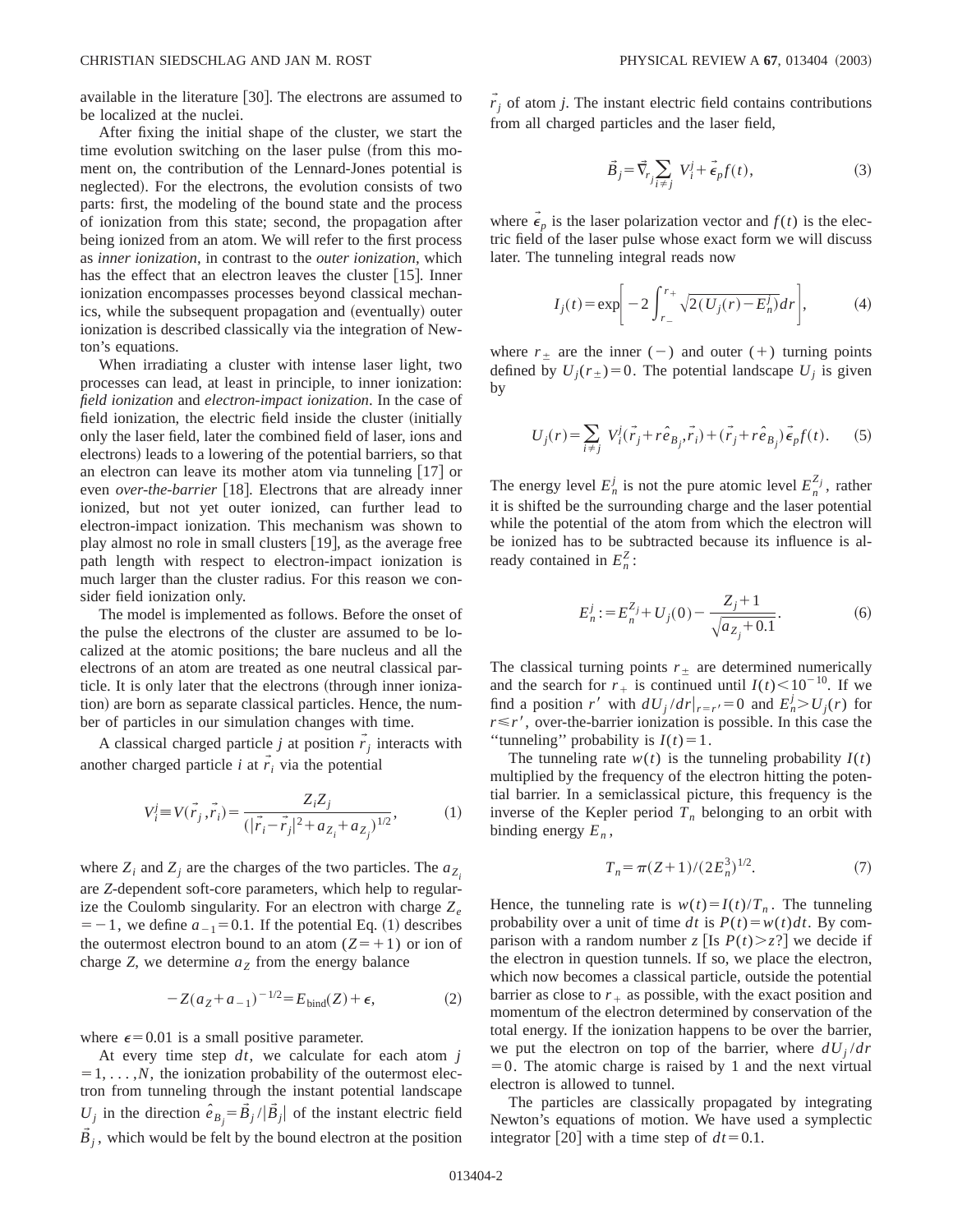

### **B. A typical run**

Although later we will calculate experimentally accessible observables with a Monte Carlo ensemble, for a qualitative understanding of the phenomena it is sufficient to have a closer look on a single event, since the overall behavior of the ensemble members is quite similar. As an example we consider a  $Ne_{16}$  cluster. The applied pulse has a peak intensity of  $I = 10^{15}$  W/cm<sup>2</sup>, a frequency of  $\omega = 0.055$  a.u. (780) nm), and it extends over 20 cycles, so that the pulse length  $T \approx 55$  fs. We chose a sin<sup>2</sup> function for the pulse envelope, i.e., the pulse is of the form

$$
f(t) = F \sin^2(\pi t/T) \sin(\omega t) \quad (0 \le t \le T). \tag{8}
$$

Figure 1 shows typical observables obtained from a single run during the laser pulse. After  $\approx 750$  a.u. the intensity of the laser is sufficiently high for the first inner ionization event, followed by a rapid increase in the number of classical particles [Fig. 1(a)] as well as the cluster charge [Fig. 1(b)]. Obviously, the ionization of the first few electrons leads to an "avalanche effect": the inner ionized electrons produce ions and together they create a strong electric field inside the cluster, which helps to inner ionize further electrons (this is reminiscent of the *ionization ignition* mechanism [21]). The absorbed energy is the difference of the cluster energy  $E_{\text{tot}}$ before and after the laser pulse [Fig.  $1(c)$ ]. As we can see, this rather small cluster can already absorb a considerable amount of energy. The oscillations are due to the laser amplitude  $f(t)$  and have no direct influence on the net energy absorption. If K is the set of nuclei with mass  $M$ ,  $\mathcal E$  is the set of inner ionized electrons already treated classically, and  $G$  is the set of electrons that are still bound, the cluster energy  $E_{\text{tot}}$ is defined as

$$
E_{\text{tot}} = \sum_{i \in \mathcal{K}} \frac{P_i^2}{2M} + \sum_{i \in \mathcal{E}} \frac{p_i^2}{2} + \sum_{i,j \in \mathcal{K} \cup \mathcal{E}} V_i^j + \sum_{i \in \mathcal{G}, n} E_n^i \qquad (9)
$$

FIG. 1. Time evolution of the number of classically treated particles (a), total charge of the cluster  $(b)$ , absorbed energy  $(c)$  in terms of the cluster energy  $[Eq. (9)]$ , and cluster radius (d) in terms of average interionic distance  $[Eq. (11)]$ during a single run.

$$
+\sum_{i\in\mathcal{K}}Z_{i}(\vec{\epsilon}_{p}\cdot\vec{r}_{i})f(t)-\sum_{i\in\mathcal{E}}(\vec{\epsilon}_{p}\cdot\vec{r}_{i})f(t) \qquad (10)
$$

with the  $E_n^i$  from Eq. (6). As the cluster gets charged, it begins to expand, i.e., the mean interionic distance, defined as

$$
R(t) = \left(\frac{1}{N} \sum_{i=1}^{N} \min_{i \neq j} \{|\vec{r}_i - \vec{r}_j|^2\}\right)^{1/2}
$$
 (11)

for a cluster of *N* atoms, will increase [Fig. 1(d)].

At the intensity used here, the cluster disintegrates completely, i.e., we observe only atomic fragments after the pulse. Note that the expansion of the cluster takes place adiabatically compared to the time scales of the laser frequency and the electronic motion, but on the same time scale as the pulse length. Hence, it is possible to explore radiusdependent properties of the cluster by varying the pulse length.

# **C. Comparison to other models**

Almost all existing models for small rare-gas clusters in strong laser fields rely essentially on classical mechanics. The main differences lie in the treatment of inner ionization. Rose-Petruck *et al.* [21] used a fully classical description without tunneling. Instead, inner ionization occurs by the deformation of the Kepler orbit of the active bound electron through the laser field and the surrounding charges. Neglecting any tunneling contributions, the first inner ionization will take place a certain time  $\Delta t$  later than in our case. As we will see, this delay can have a significant influence on the subsequent dynamics of the cluster rendering a fully classical treatment problematic.

In a later approach Ditmire  $[22]$  approximated the tunneling contribution by the Landau rate for a bound electron in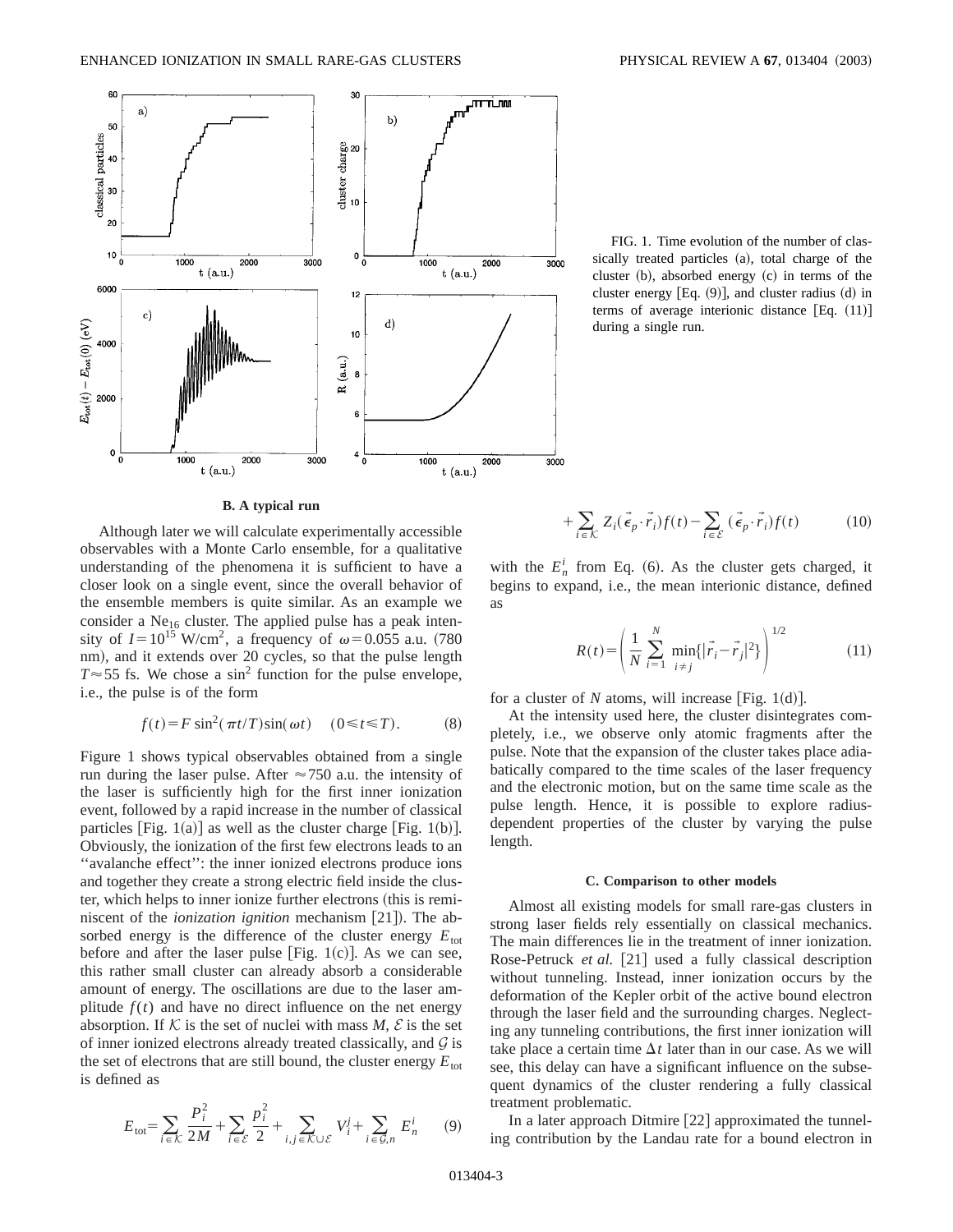an external field  $\left| 23 \right|$ . In this case, inner ionization occurs if the local field strength at the position of the atom is strong enough. Hence, an electron that comes by chance close to an ion will create *locally* such a strong field that ionization can hardly be avoided while in our formulation the entire environment of an atom, i.e., the mean field must be suitable for ionization. Consequently, we get lower ionization rates than in Ref.  $[22]$  but in better agreement with Ref.  $[19]$  that contains probably the most complete quasiclassical formulation to date. The authors of Ref.  $[19]$  treat tunneling as we do, but use the full Coulomb interaction instead of soft-core potentials. This leads to the problem of unphysical classical autoionization due to the missing lower bound in energy provided quantum mechanically by the uncertainty relation. In Ref.  $[19]$  this problem is avoided by invoking a mechanism that recaptures the (classical) electrons into virtual bound states. Although our approach and that of Ref.  $[19]$  differ in the modeling of the forces and processes governing the electron dynamics, the ionization yields agree surprisingly well.

## **III. ABSORPTION PROPERTIES FOR DIFFERENT PULSE LENGTHS**

To investigate how the expansion of a cluster during the interaction with a strong laser pulse influences its absorption behavior, we have calculated the absorbed energy and the average ionic charges after the interaction for various pulse lengths. To keep the amount of energy delivered by these pulses fixed, we demand the fluence to be constant, i.e.,

$$
E(T) := \int_0^T f^2(t)dt = \text{const.}
$$
 (12)

For a pulse of the shape of Eq.  $(8)$ , one has  $E(T)$  $=3F<sup>2</sup>T/16$  from Eq. (12). For the reference pulse, we chose the parameters already used in the single run from the preceding section:  $F=0.16$  a.u.,  $\omega=0.055$  a.u., and a pulse length of 20 cycles. Shorter pulses have a higher maximum field strength and longer pulses a lower maximum field strength. The results were obtained by averaging over a Monte Carlo ensemble consisting of 20 clusters.

The absorbed energy and the average atomic charges as a function of pulse length under the constraint of Eq.  $(12)$  are shown in Figs. 2 and 3, respectively, for clusters of  $N=16$ atoms. The light  $Ne<sub>16</sub>$  exhibits a monotonic decrease in energy and charge as functions of the pulse length characteristic for atoms. In contrast the heavier clusters,  $Ar_{16}$ ,  $Kr_{16}$ , and  $Xe_{16}$  show typical cluster properties with a maximum at a certain pulse length *T*\* after an initial decrease in the yield. The maximum average charge per atom reached at *T*\* is with 4.5 for argon and almost 7 for xenon considerably larger than for the respective isolated atom.

The maximum is much more pronounced for the ionization yield than for the absorbed energy for two reasons. First, for shorter pulses the mean internuclear distance just after the pulse will in general be smaller than for longer pulses, so that the Coulomb explosion energy will increase with decreasing pulse length. Second, the ionized electrons, which can be considered to be quasifree, acquire a higher kinetic



FIG. 2. Energy absorption of Ne<sub>16</sub> (O), Ar<sub>16</sub> ( $\bullet$ ), Kr<sub>16</sub> ( $\diamond$ ), and  $Xe_{16}$  (\*) for different pulse lengths (see text).

energy for shorter pulses, since the intensity is higher than for longer pulses. These two effects wash out the minimum in the curve for the absorbed energy and decrease the contrast between the minimum and the maximum.

# **IV. CALCULATIONS WITH FIXED NUCLEI**

The existence of an optimal pulse length *T*\* can be easily understood if an optimal cluster geometry with a critical interionic distance  $R^*$  exists, which maximizes the energy absorption (and also the ionization). For short pulse lengths, the cluster hardly expands during the pulse and the critical distance will be reached only well after the end of the pulse (provided  $R^*$  is larger than the equilibrium distance  $R_0$ ). For longer pulses, the cluster will reach *R*\* during the pulse. For a certain pulse length  $T^*$ , the time of reaching  $R^*$  will roughly coincide with the maximum of the pulse, which leads to optimal absorption. If the pulses are becoming even longer,  $R^*$  will be reached already before the maximum of the pulse. Moreover, the maximum intensity is decreasing due to the energy normalization  $[Eq. (12)]$ . Both effects lead to a decrease in energy absorption as well as in the average atomic ionization for  $T>T^*$ .



FIG. 3. Average atom charge as a function of pulse lengths for different clusters; see Fig. 2. The solid lines are to guide the eye.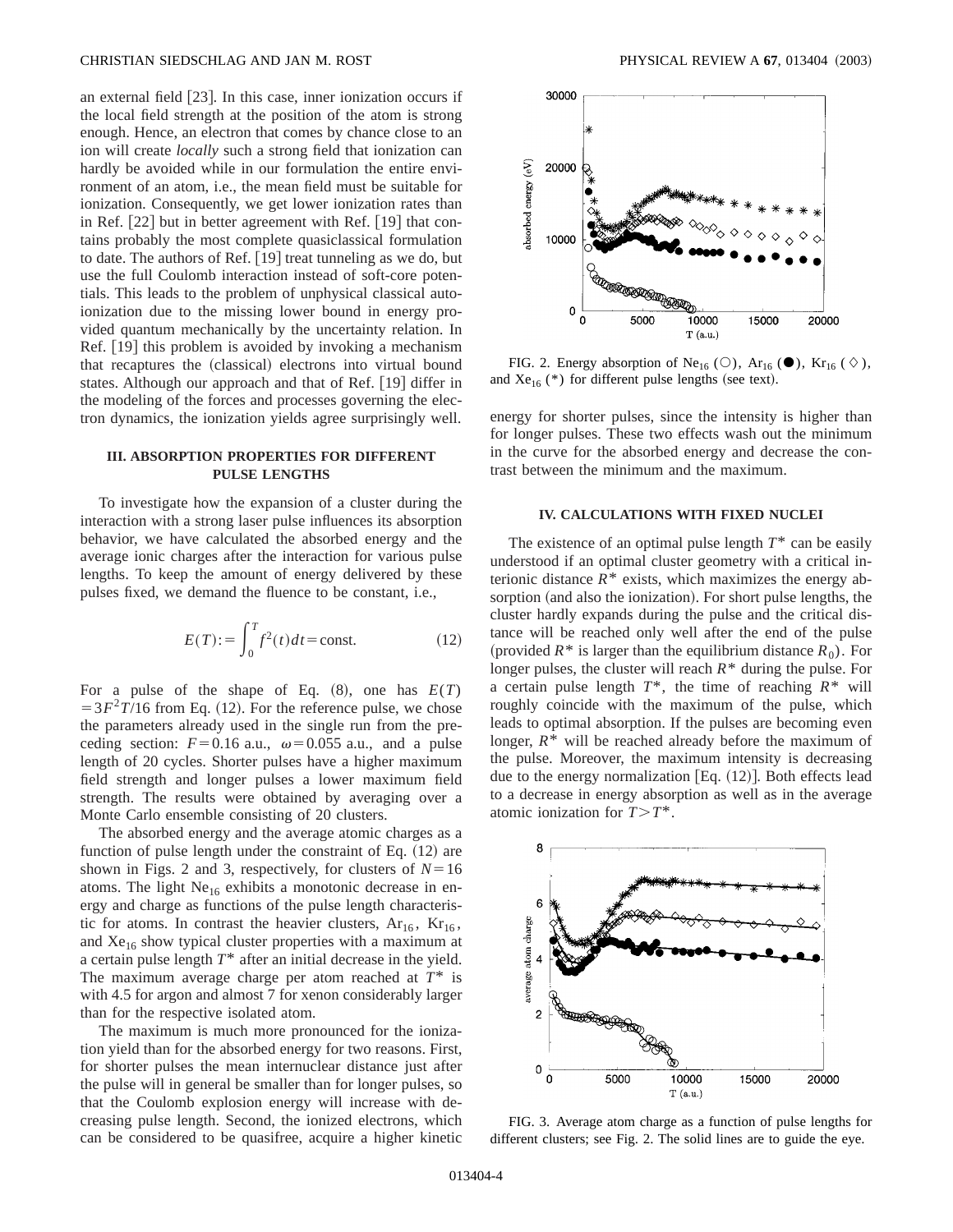

FIG. 4. Average atomic charge, calculated with fixed nuclei, as a function of the mean interionic distance [see Eq.  $(11)$ , in units of the equilibrium mean interionic distance  $R_0$ ] for Ne<sub>16</sub> (O), Ar<sub>16</sub> ( $\bullet$ ), Kr<sub>16</sub> ( $\lozenge$ ) and Xe<sub>16</sub> (\*).

What remains is to show that a critical distance  $R^*$  really exists and to explain its origin. To this end, we have calculated the cluster ionization yield for *different*, but *fixed* interionic distance. We have accomplished this by applying a scaling transformation

$$
\vec{r}_i^0 \Rightarrow \lambda \vec{r}_i^0 \tag{13}
$$

to the atomic positions, with  $\lambda=1$  corresponding to the ground-state configuration. The pulse we use is the reference pulse for the calculations of the last section, i.e., of the form Eq. (8) with  $F=0.16$  a.u.,  $\omega=0.055$  a.u., and 20 cycles length. For all four clusters under consideration, we observe the existence of a critical  $R^*$  that is larger than the equilibrium one (Fig. 4). Hence,  $R^*$  can be reached during the cluster expansion and the results of the preceding section can indeed be explained by the existence of *R*\*.

Finally, we ask why  $R^*$  exists. Two mechanisms could be operative: first, a resonance effect where the electrons inside the cluster oscillate at a certain characteristic frequency that would coincide with the laser frequency at a certain cluster size. This kind of mechanism is well known from the plasmon resonance in metal clusters  $[24]$ ; being originally a weak-field-concept, the plasmon has been claimed to play an important role also in the strong-field regime  $[4]$ . However, one needs a delocalized electron cloud to create a plasmon resonance; in small rare-gas clusters, this condition is not fulfilled. Similarly, the quasiresonance mechanism of Refs.  $[15,16]$  needs a large number of inner ionized electrons that remain in the cluster. This requirement is not fulfilled for the smaller clusters we describe here. The second mechanism would be a generalization of a concept first discovered for diatomic molecules  $[12,25,13]$ , called ENIO. It can be qualitatively explained by looking at the potential curve of a homonuclear diatomic molecule exposed to a quasistatic electric field (see Fig. 5): the upper energy level of the two levels  $1\sigma_+$  and  $1\sigma_-$ , which emanate from the bonding and the antibonding molecular orbital when an electric field is



FIG. 5. Schematic potential curves and the upper energy level  $1\sigma$  of a diatomic molecule for different internuclear distances.

switched on, will lie above the inner potential barrier but below the outer potential barrier when the internuclear distance  $R$  is small. On the other hand, when  $R$  is large, the level will lie below the inner barrier but above the outer barrier (using the terms introduced in the preceding section, we can say that *inner ionization* is easier than *outer ionization* for small *R* and vice versa for large *R*). For an intermediate value of  $R$ , typically around  $6-8$  a.u., the interplay between the inner and outer ionizations will lead to a maximum in the ionization rate.

This mechanism has been shown to be operative not only in linear molecules and a linear chain of atoms  $[14]$ , but also in triatomic molecules of triangular shape  $[26,27]$ . In this case, the simple picture of Fig. 5 is already slightly distorted, and it is more appropriate to think of enhanced ionization in terms of an optimal balance between the inner and outer ionizations, which makes the generalization of the mechanism to a true many-body system such as a cluster much easier.

One characteristic feature of the enhanced ionization mechanism is its relative insensitivity to the frequency of the applied laser field. As long as the quasistatic picture is valid, the value of  $R^*$  should not change significantly with the laser frequency. On the other hand, any resonance-type mechanism such as the plasmon picture should exhibit a strong dependence of  $R^*$  on the laser frequency. As shown in Fig. 6 the ionization yield of  $Ar_{16}$  for three different frequencies peaks at almost the same *R*\*. Hence, we can exclude any kind of resonance behavior in favor of the enhanced ionization mechanism.

Although the position of  $R^*$  does not change with the laser frequency, the absolute ionization yield does. This is due to the fact that electrons which are already outer ionized tend to leave the cluster region faster when the frequency is smaller: the quiver amplitude of an electron in an electric field of frequency  $\omega$  is proportional to  $1/\omega^2$ . Hence, on average, in fields of higher frequencies the already ionized electrons will stay closer to the cluster for a longer time and lead to an increased field-ionization rate.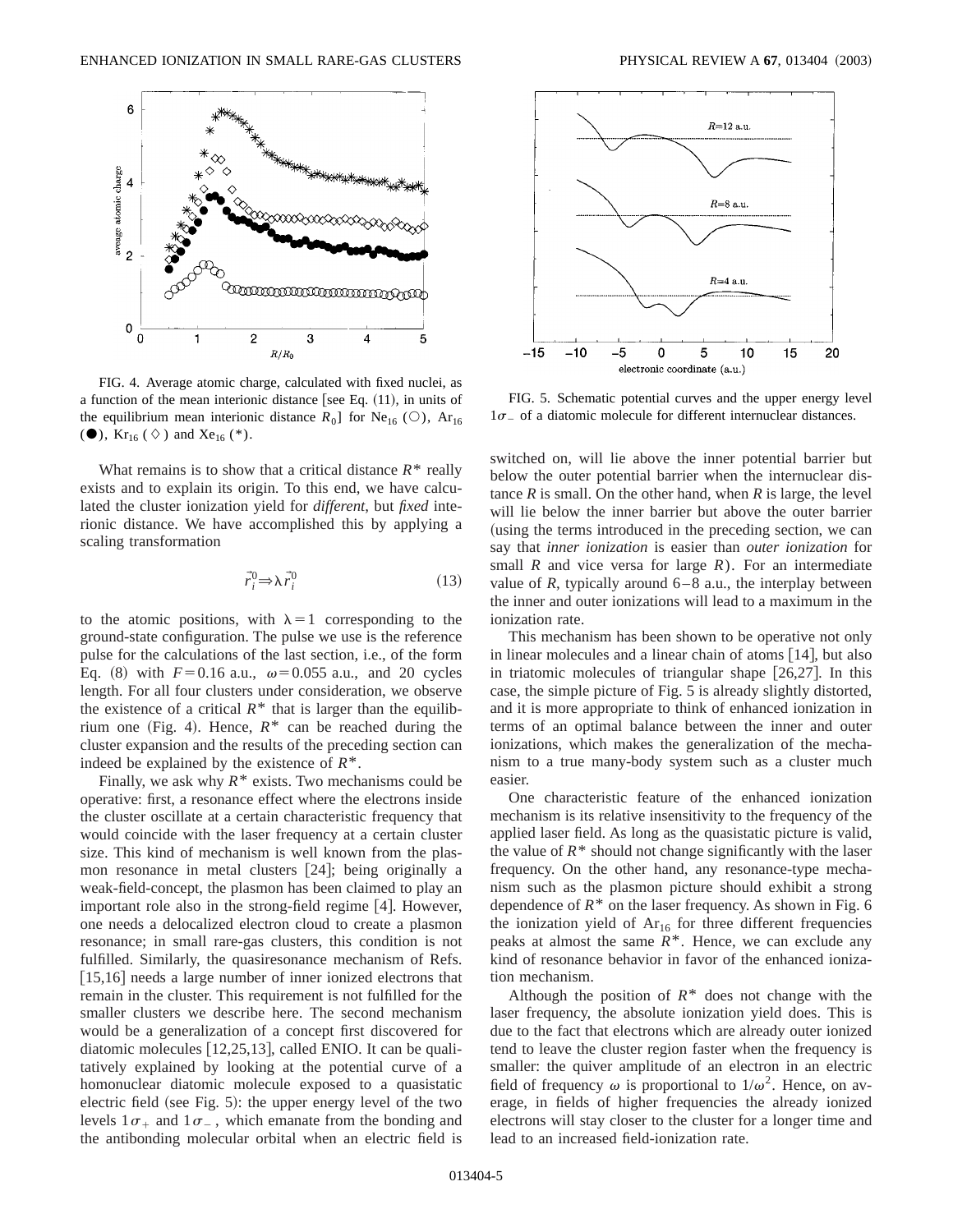

FIG. 6. Atomic ionization yield for the three frequencies  $\omega$  $=0.055$  a.u. (solid line),  $\omega=0.075$  a.u. (long dashed line), and  $\omega$  $=0.11$  a.u. (dashed line) for Ar<sub>16</sub>. The pulse length was *T*  $=$  55 fs.

### **V. EXPLORATION OF THE PARAMETERS CONTROLLING LASER-CLUSTER INTERACTION**

Having established the basic mechanism for coupling energy from the laser pulse into small rare-gas clusters, we will explore now the influence of different parameters on this mechanism, such as cluster size, energy content of the laser pulse, and laser polarization.

### **A. Different cluster sizes**

First, we present the cluster response with fixed nuclei. The average atomic charge and the absorbed energy were calculated as functions of the mean interionic distance Eq.  $(11)$  analogous to Sec. IV. The equilibrium value  $R_0$  does hardly change when going to bigger clusters. The variation of  $R_0$  for Ne<sub>16</sub>, Ne<sub>20</sub>, Ne<sub>25</sub>, and Ne<sub>30</sub> is only about 0.01 a.u. We have used the same pulse as in Sec. IV. As can be seen from Fig. 7 the bigger clusters show almost no difference compared to  $Ne_{16}$  when the energy is normalized to the number of cluster atoms. In particular, the existence of a critical distance  $R^* > R_0$  is confirmed in all cases.

There is no hint on a transition to a collective behavior at these cluster sizes. If we think of cluster physics as the transition regime between atomic and solid-state physics, we are still on the atomic side with a cluster of 30 atoms.

From the fact that the charge per atom is almost independent of the number of cluster atoms we may conclude that only the next-neighbor atoms participate in the mechanism of enhanced ionization; otherwise the effectivity of this mechanism should change with the cluster size. The absorbed energy per atom, however, is varying with the number of atoms. This effect can be easily understood by calculating the change in the potential energy  $U(N)$  of a cluster consisting of *N* ions of charge *Z* and distance *R* if one adds a new ion with the same charge *Z* to the cluster. If one assumes that this new ion is placed at the border of the cluster, then



FIG. 7. Absorbed energy per atom as a function of the mean interionic distance for Ne<sub>16</sub> ( $\bullet$ ), Ne<sub>20</sub> ( $\circ$ ), Ne<sub>25</sub> ( $\diamond$ ), and Ne<sub>30</sub> (\*).

If  $4\pi r_s^3$  denotes the volume per atom, then  $R = N^{1/3}r_s$  and

$$
U(N+1) = U(N) + N^{2/3} Z^2 / r_s. \tag{15}
$$

With *N* as a continuous variable one is left with the differential equation

$$
\frac{dU(N)}{dN} = \frac{N^{2/3}Z^2}{r_s},\tag{16}
$$

so that finally

$$
U(N) = \frac{3}{5} \frac{N^{5/3} Z^2}{r_s}.
$$
 (17)

Hence, the potential energy per atom *U*/*N* increases with  $N^{2/3}$  if the charge per atom is independent of *N*.

Proceeding from Ne to Ar clusters, one finds again that the effectivity of the ionization mechanism hardly changes on changing the cluster size, while the absorbed energy per atom increases with *N*, for the same reason as discussed above (we show here only the energy in Fig. 8). However, while the Ne clusters show only a little shift of  $R^*$  as a function of cluster size, the ratio of  $R^*$  to  $R_0$  increases slightly more with increasing *N* for Ar. This is probably due to a larger down-shift of the atomic energy levels by the increased total amount of surrounding charge when *N* is increased. As can be seen from Fig. 5, a down-shift of the atomic energy levels leads to an increase in *R*\*. Since the electron release in argon clusters is larger than in Ne clusters ions of higher charge are generated than in neon clusters, rendering this effect more pronounced for Ar clusters.

Since we have found a critical internuclear distance *R*\* with  $R^* > R_0$  in all cases considered, it is not too surprising that we find a behavior analogous to the small clusters of Figs. 2 and 3 if the bigger clusters are allowed to expand freely. The results of these calculations, with the pulse normalization being identical to Sec. III, are shown in Figs. 9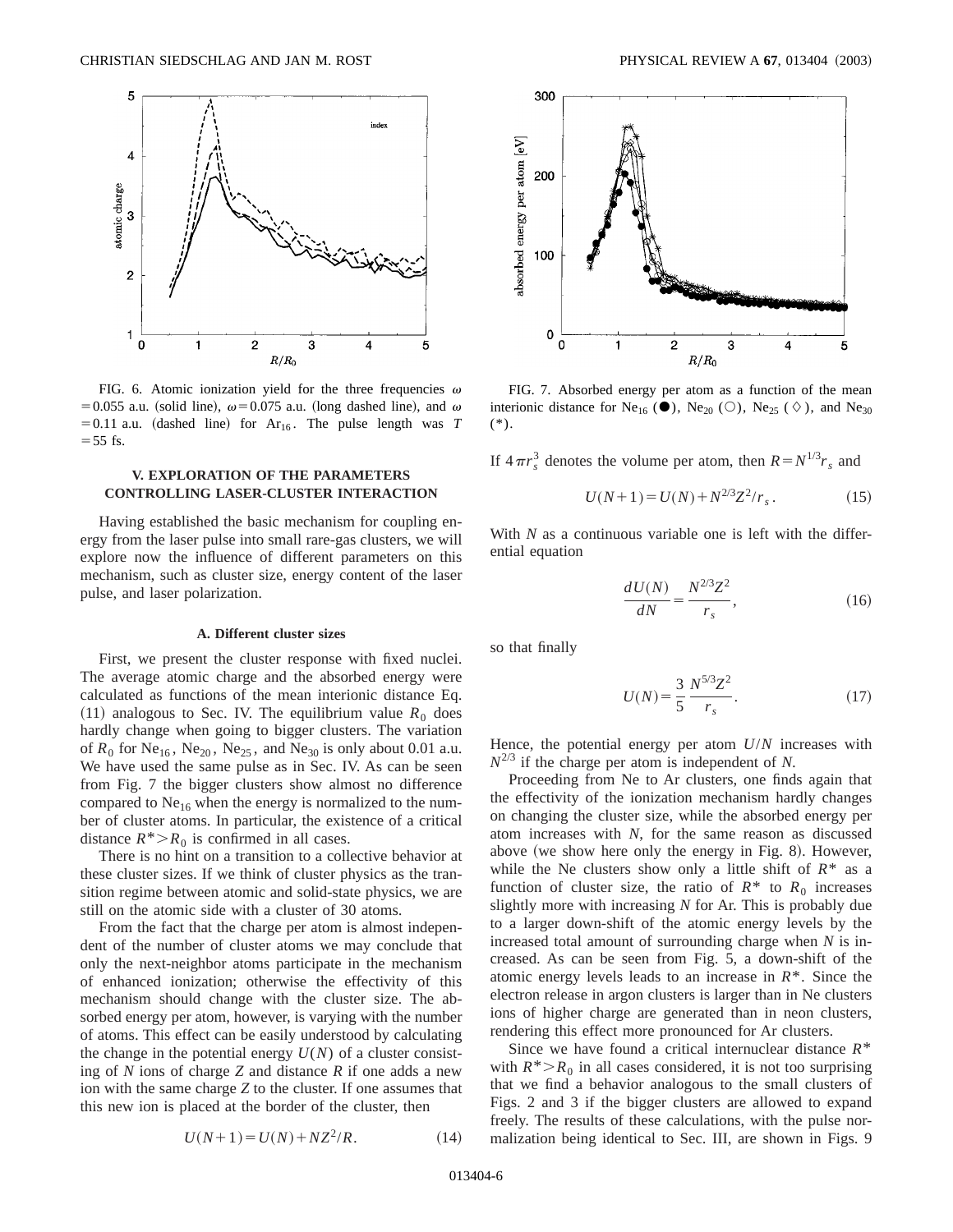

FIG. 8. Absorbed energy/atom as a function of the mean interionic distance for  $Ar_{16}$  ( $\bullet$ ),  $Ar_{20}$  ( $\circ$ ),  $Ar_{25}$  ( $\diamond$ ), and  $Ar_{30}$  (\*).

and 10. For clarity, we have plotted the total cluster charge instead of the average atomic charge, which is almost the same independent of *N*.

The overall structure of the curves is seen to be quite similar throughout the different cluster sizes. In the case of Ne clusters, the monotonic decrease that has been observed for  $Ne_{16}$  in Fig. 3 goes over into a small maximum with increasing *N*, which indicates that the enhanced ionization mechanism is slightly more efficient for larger clusters when the ions are allowed to move. One tendency that can be observed for the Ar clusters is that *T*\* increases with increasing *N*. We have seen in Fig. 8 that *R*\* increases also with *N*, so that the larger Ar clusters have to travel a longer distance until they reach a critical distance. For the Ne clusters, on the contrary, the curves show almost no shift in the *T* direction when *N* is changed. We will investigate the dependence of the expansion process on the various cluster parameters such as size and atom charge in closer detail in Sec. V.



FIG. 9. Cluster charge as a function of pulse length for  $Ne_{16}$ ( $\bullet$ ), Ne<sub>20</sub> ( $\circ$ ), Ne<sub>25</sub> ( $\diamond$ ), and Ne<sub>30</sub> (\*). Lines are to guide the eye.



FIG. 10. Cluster charge as a function of pulse length for  $Ar_{16}$ ( $\bullet$ ), Ar<sub>20</sub> ( $\circ$ ), Ar<sub>25</sub> ( $\diamond$ ), and Ar<sub>30</sub> (\*). Lines are to guide the eye.

### **B. The influence of the pulse normalization**

Changing the laser intensity *I* in the case of  $H_2^+$ , with just a single electron available, leads to a decrease of R\* when *I* is increased and vice versa  $[28]$ . For clusters, the situation is much more complicated because with increasing *I* lower lying energy levels will be ionized, so that it is *a priori* not clear in which way a change of the laser intensity (in a calculation with fixed nuclei) will influence the value of  $R^*$ . Figure 11 shows the static ionization yields for  $Ne_{16}$  and  $Xe_{16}$  under the influence of the pulse used so far (i.e., a peak intensity of  $I_1 = 8.99 \times 10^{14}$  W/cm<sup>2</sup>), compared to the result of a calculation with  $I_2 = 2.19 \times 10^{15}$  W/cm<sup>2</sup> (in both cases the pulse was of the form  $(8)$  with  $\omega$ =0.055 a.u. and *T* = 55 fs). In all four cases  $R^*$  is larger than  $R_0$  and can be reached by cluster expansion. The value of  $R^*$  is, if at all, only slightly decreased in the case of higher intensity: due to the large number of electrons involved the geometry of the problem is obviously not as sensitive to the laser field strength as in the  $H_2^+$  case.

Of course, the ionization yield is higher when the intensity is increased. This leads to significantly shorter expansion times when the nuclei are allowed to move. Consequently, the optimal pulse lengths  $T^*$  are now shifted towards smaller values, as can be seen in Fig. 12 in accordance with our picture of the ionization process.

### **C. Enhanced ionization and circular polarization**

So far all the results presented are expected to hold also for diatomic molecules. One main difference between such a molecule and a cluster is the molecular axis: the whole picture of ENIO as sketched in Fig. 5 relies on the fact that the polarization direction of the applied laser field coincides with the internuclear axis. And indeed, experiments as well as calculations with a polarization axis perpendicular to the molecular axis have shown no signature of enhanced ionization  $[26,29]$ . For the same reason ENIO is much less efficient under circular polarization.

On the other hand, a cluster is (in first approximation) spherically symmetric. Thus one would expect enhanced ion-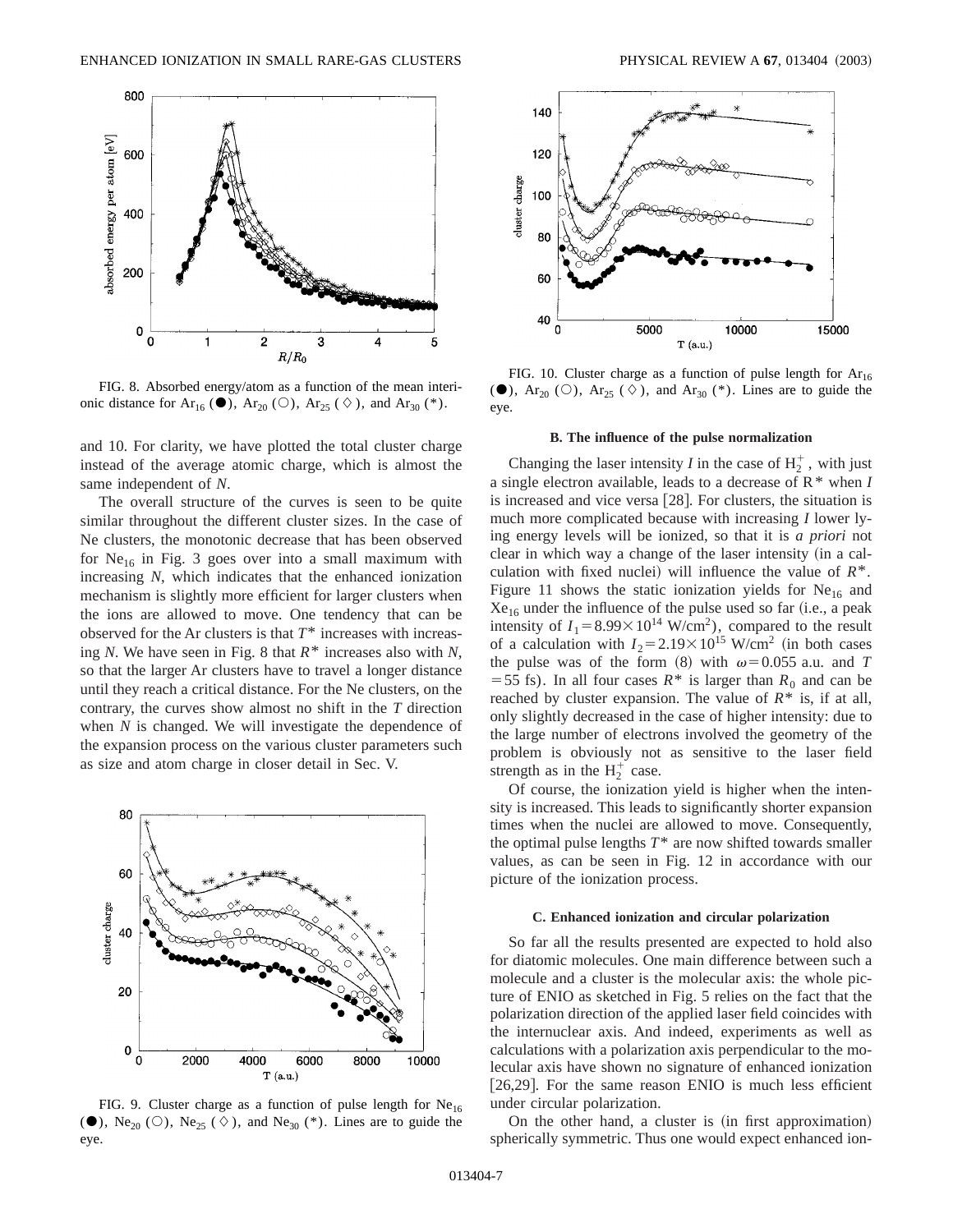

FIG. 11. Static ionization yield at the two intensities  $I_1 = 8.99$  $310^{14}$  W/cm<sup>2</sup>( $\bullet$ ) and *I*<sub>2</sub>=2.19×10<sup>15</sup> W/cm<sup>2</sup>( $\circ$ ) for Ne<sub>16</sub> (a) and  $Xe_{16}$  (b). Lines are to guide the eye.

ization to work also with circularly polarized light. To test this hypothesis, we have performed the same calculations as in the previous sections, but now with circularly polarized laser light. We have chosen the field strength of the laser such that the energy content of a pulse with a certain pulse length *T* remains constant when passing from linear to circular polarization. With this definition the maximum field strength is decreased by a factor of  $\sqrt{2}$ . As expected, ENIO also exists for circularly polarized laser pulses. Figure 13 shows the calculations with fixed nuclei; Fig. 14 shows the corresponding results with moving nuclei. In the case of static nuclei, we find that the ionization yield in the critical regime is almost as high for circular as for linear polarization  $(Fig. 4)$ , in sharp contrast to the above-mentioned results for diatomic molecules. Consequently, when the nuclei are allowed to move, we also get qualitatively the same results  $(Fig. 14)$  as with linear polarization  $(Fig. 3)$ . It is only for rather long pulses that in the case of  $Ne_{16}$  and  $Ar_{16}$  the ionization yield is significantly lower than in the linear case, which is due to the reduced maximum field strength. Summarizing our exploration of different parameters we find that ENIO for clusters is a rather robust phenomenon. This has



FIG. 12. Pulse length dependent ionization yields with a pulse energy corresponding to  $I_2 = 2.19 \times 10^{15}$  and a pulse length of 20 cycles for Ne<sub>16</sub> (O), Ar<sub>16</sub> ( $\bullet$ ), Kr<sub>16</sub> ( $\diamond$ ), and Xe<sub>16</sub> (\*).

motivated us to ask if the optimum pulse length *T*\* can be quantitatively linked to the critical distance *R*\*.

### **V. ANALYTICAL FORMULA FOR THE COULOMB EXPLOSION**

To isolate the relation of  $T^*$  to  $R^*$  we divide the timedependent dynamics into three different phases  $(Fig. 15)$ : phase I denotes the time from the onset of the laser pulse until 50% of the atoms in the cluster have lost one electron due to inner ionization. We will refer to this time as  $T_0$ subsequently. Since some of the inner ionized electrons will leave the cluster, we can say that  $T_0$  marks the beginning of the expansion process.

In this first phase inner ionization is dominated by atomic processes, the environment plays only a minor role. For a single atom (or ion) the time-dependent probability that the active electron is *not yet* ionized reads, in terms of the fielddependent and binding-energy-dependent ionization rate  $w(f(t),E_b)$ 



FIG. 13. Atomic charges with fixed nuclei and circular polarization for Ne<sub>16</sub> (O), Ar<sub>16</sub> ( $\bullet$ ), Kr<sub>16</sub> ( $\diamond$ ), and Xe<sub>16</sub> (\*). The pulse parameters are  $F_0 = 0.16/\sqrt{2}$  a.u.,  $\omega = 0.055$  a.u., and  $T = 55$  fs.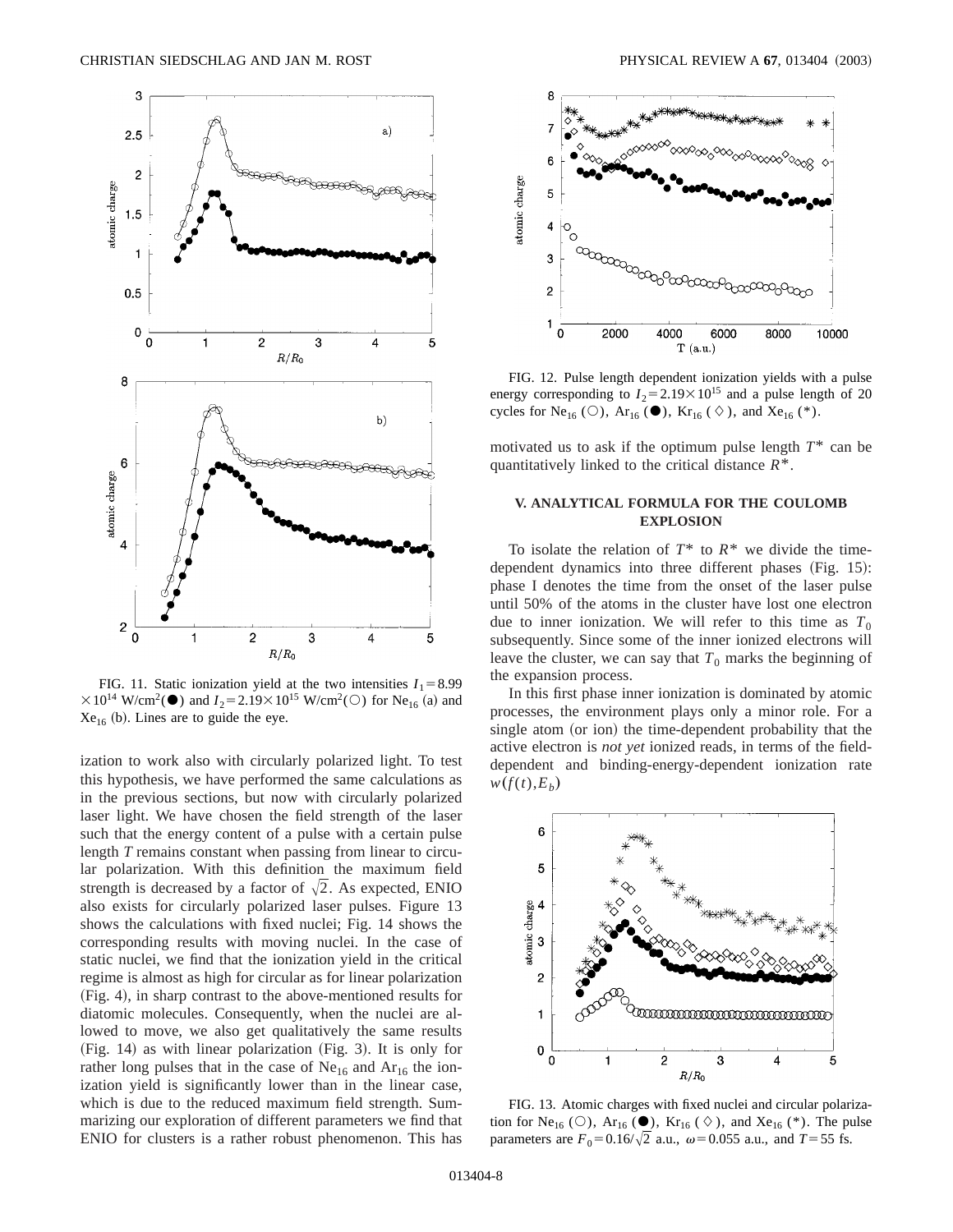

FIG. 14. Atomic charge for the same clusters as in Fig. 13 but as a function of pulse length *T* with moving nuclei.

$$
P_{\text{neutral}}(t) = \exp\left(-\int_0^t w(f(t'), E_b)dt'\right),\tag{18}
$$

where  $E<sub>b</sub>$  denotes the binding energy. The probability that no electron has been ionized in a cluster consisting of *N* such atoms is given by

$$
Pneutralcluster(t) = [Pneutral(t)]N.
$$
 (19)

The exponential dependence on *N* renders  $P_{\text{neutral}}^{\text{cluster}}(t)$  practically a step function. Hence, the exact value (between 0 and 1) for the definition of  $T_0$  is not relevant. We determine  $T_0$ from  $P_{\text{neutral}}^{\text{cluster}}(T_0) = 1/2$ , which is tantamount to demanding that on average 50% of the atoms in the cluster are singly ionized at  $T_0$ .

The second phase contains the cluster expansion up to the critical time  $T^*$ , when the critical cluster distance  $R^*$  is reached. Hence, the critical time is the sum of  $T_0$  and the expansion time  $T_{\text{exp}}$ :



FIG. 15. Sketch of phases I, II, and III during the pulse (see text).

The third phase is finally the time from reaching  $R^*$  to the end of the pulse.

From  $T_0$  until the end of the pulse, the total cluster charge increases from  $Z = N/2$  to  $Z = Z_{final}$ . As a first approximation, we assume that the expansion from  $R = R_0$  to  $R = R^*$  is driven by an effective charge per atom  $\overline{Z} = \alpha Z_{\text{final}} / N$  with a constant factor  $\alpha$  that stands for the efficiency of the enhanced ionization mechanism. Furthermore, the expansion is assumed to be accomplished by the Coulomb repulsion of the nuclei only, i.e., we neglect the influence of the laser field as well as of the electronic dynamics on the expansion process. Under these two assumptions, we can use energy conservation to write

$$
\sum_{i=1}^{N} \frac{M}{2} v_i^2 + \sum_{(i \neq j) = 1}^{N} \frac{\overline{Z}^2}{r_{ij}(t)} = E,
$$
 (21)

where  $r_{ij}(t) = |\vec{r}_i(t) - \vec{r}_j(t)|$ , *M* is the atomic mass, and *v<sub>i</sub>* is the respective atomic velocities. As a further approximation we assume that the expansion takes place in a homogenous and isotropic way, so that it can be described by a common expansion parameter  $\lambda(t)$  with  $\vec{r}_i(t) = \lambda(t)\vec{r}_i(0)$ . Defining

$$
K_0 := \sum_{i=1}^N \frac{1}{2} M r_i^2(0),
$$
  

$$
V_0 := \sum_{(i \neq j) = 1}^N \frac{(Z_{\text{final}}/N)^2}{r_{ij}(0)},
$$
 (22)

and taking into account that the kinetic energy is zero before the expansion, we may write the energy balance of Eq.  $(21)$ as

$$
K_0\dot{\lambda}^2(t) + \frac{\alpha^2}{\lambda(t)}V_0 = \frac{\alpha^2}{\lambda(0)}V_0.
$$
 (23)

Finally, Eq.  $(23)$  may be rearranged as a differential equation for  $\lambda(t)$ ,

$$
\frac{d\lambda(t)}{dt} = \alpha \left[ \left( 1 - \frac{1}{\lambda(t)} \right) \frac{V_0}{K_0} \right]^{1/2},\tag{24}
$$

which can be solved analytically by separation of variables for the expansion time,

$$
T_{\exp} = \sqrt{\frac{K_0}{V_0}} \frac{1}{\alpha} \left[ \sqrt{\lambda(\lambda - 1)} + \ln(\sqrt{\lambda - 1} + \sqrt{\lambda}) \right]
$$

$$
=: \sqrt{\frac{K_0}{V_0}} \frac{g(\lambda)}{\alpha}.
$$
(25)

The ratio  $K_0/V_0$  determines the time scale for the expansion of the cluster. By replacing  $r_{ii}(0)$ , the distance between two ions in  $V_0$ , with the average internuclear distance  $R$  according to Eq.  $(11)$  (which would be an exact approximation if all ions were placed on the surface of the cluster), we can estimate how this time scale depends on the characteristic variables of a cluster: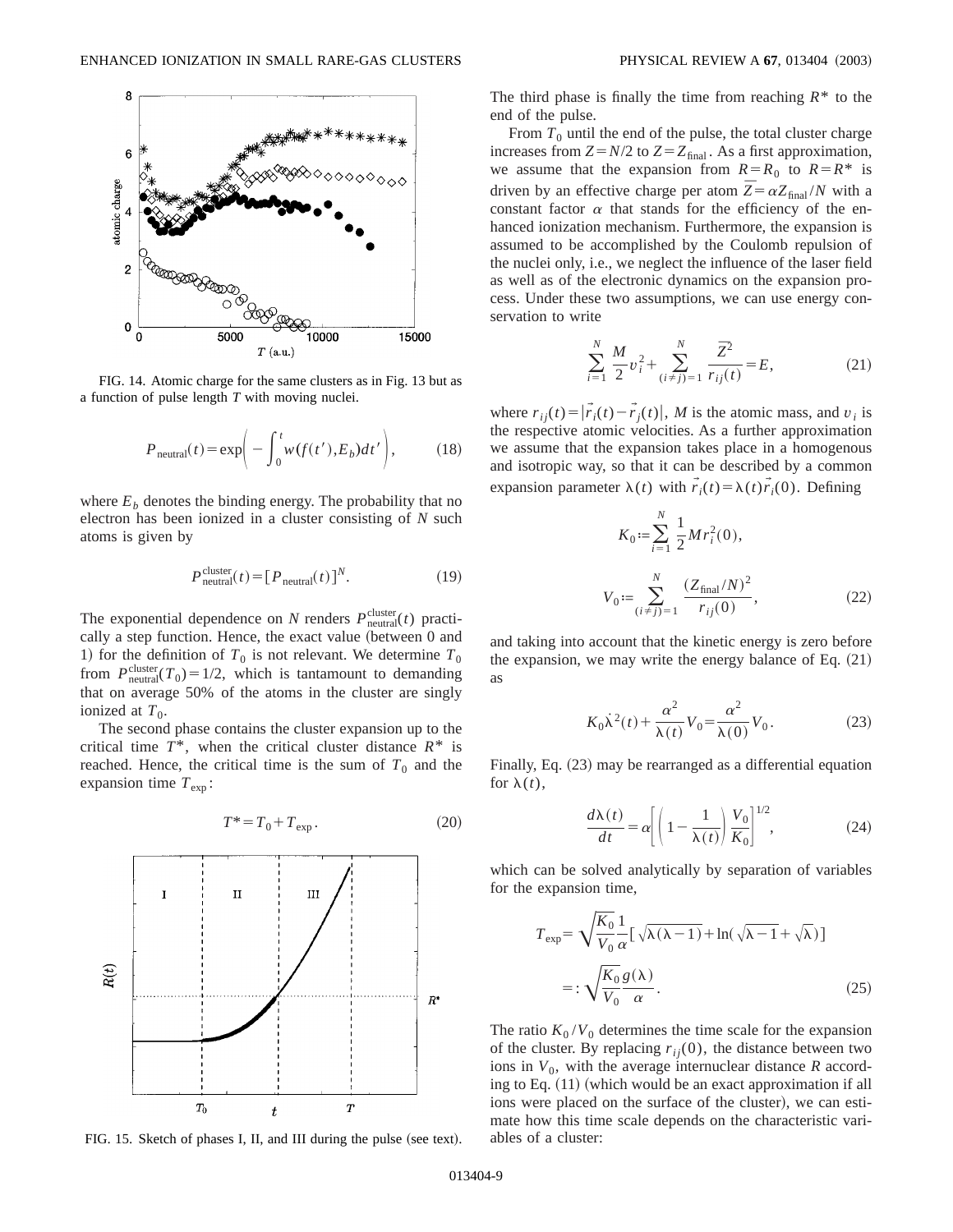

FIG. 16. Expansion time (numerical data) as a function of  $(K_0/V_0)^{1/2}g(\lambda)$  and linear fits (see text). Two different energy normalizations were used:  $F_0=0.16$  a.u. (solid line) and  $F_0$ = 0.25 a.u. (dashed line), both at a frequency of  $\omega$ = 0.055 a.u. and a pulse length of *T* = 55 fs. Ar<sub>16</sub> ( $\bullet$ ), Ar<sub>20</sub> ( $\circ$ ), Ar<sub>25</sub> ( $\Box$ ), Ar<sub>30</sub> ( $\diamondsuit$ ),  $Kr_{16}$  (\*), and  $Xe_{16}$  ( $\times$ ).

$$
\frac{K_0}{V_0} \propto \frac{MR^3}{(N-1)(Z_{\text{final}}/N)^2}.
$$
 (26)

From this equation we can read off how the expansion process changes when the number of atoms, *N*, is changed while keeping all other parameters fixed: if  $V_{\text{atom}} = 4/3\pi r_s^3$  is the volume of one atom inside the cluster, then  $R^3 = Nr_s^3$ . Hence, the time scale of the expansion is governed by the factor  $N/(N-1)$ , which depends only weakly on N.

#### **Scaling of the optimal pulse length**

Using Eq.  $(25)$  we are able to set up a relation between the optimal pulse lengths for various clusters if we make one last assumption: the factor  $\alpha$ , which determines the ratio between the average atomic charge  $\overline{Z}$  driving the expansion up to  $R^*$  and the final charge per atom after the pulse  $Z_{\text{final}}/N$ , is identical for all clusters. If this hypothesis was true, then  $1-\alpha$  would be a universal measure for the efficiency of the ENIO mechanism.

If  $\alpha$  is the same for all clusters, we get from Eq. (25) a linear relation between the expansion time  $T_{\text{exp}}$  and  $g(\lambda)(T_0/V_0)^{1/2}$ , different for each cluster. This prediction is confirmed by Fig. 16 that shows the expansion times  $T_{\text{exp}}$  $T^*/2 - T_0$  as a function of the cluster-dependent values of  $(K_0/V_0)^{1/2}g(\lambda)$  for different clusters. We have obtained  $\lambda$ from the respective static calculations for each cluster. A linear fit to the data yields  $\alpha=0.38$  and  $\alpha=0.37$  for energy normalized pulses at  $F_0$ =0.16 and  $F_0$ =0.25, respectively. The correlation coefficient is in both cases higher than 0.99. Hence,  $\alpha$  is the same for different clusters, and it is even almost the same for different energy normalizations of the laser pulse. This result *a posteriori* justifies the approximations we have made in establishing our expansion model.

The fact that  $\alpha$  remains almost the same on changing the pulse normalization is certainly an unexpected result; it is probably valid only for a limited range of pulse energy contents, if one thinks of  $\alpha$  as a measure for the efficiency of ENIO. At least in the limit of a very large pulse energy, when the electric field of the laser is larger than the electric field from the charges in the cluster, we expect the ENIO mechanism to play no important role any more, since the cluster geometry will be washed out. However, the good agreement of the linear fit in Fig. 16 with our numerical data for each of the two normalizations separately points to a deeper scaling relation between the various clusters, the reason for which will be explored in future work.

#### **VI. SUMMARY AND CONCLUSION**

We have developed a quasiclassical model for a small rare-gas cluster in strong laser fields. This model allows us to investigate not only the influence of several parameters, such as the atomic element and the cluster size, but also the characteristics of the applied laser field. We have shown that, as a function of pulse length, the energy absorption as well as the ionization yield of all but the Ne clusters show a clear maximum when the energy content of the pulse is kept fixed. This behavior has been attributed to the existence of a critical average internuclear distance *R*\*, whose origin could be explained by generalizing the CREI or ENIO concept from diatomic molecules to small rare-gas clusters. It was shown that this mechanism is stable against a change of system parameters, even when switching from linear to circular polarization. This is a pronounced difference between clusters and molecules.

Finally, we were able to condense the absorption and expansion process into a simple model and obtained an analytical expression connecting the expansion time and the cluster properties. The validity of this expression has been confirmed by our numerical data.

### **ACKNOWLEDGMENTS**

We would like to thank Ulf Saalmann for helpful discussions and the DFG for financial support within the Gerhard Hess program.

@1# F. Calvayrac, E. Suraud, and P. Reinhard, J. Phys. B **31**, 1367  $(1998).$ 

Phys. Rev. Lett. 88, 143401 (2002).

- [2] F. Calvayrac, P. Reinhard, E. Suraud, and C. Ullrich, Phys. Rep. 337, 493 (2000).  $(1999).$
- [3] W. Tappe, R. Flesch, E. Rühl, R. Hoekstra, and T. Schlathölter,
- [4] L. Köller, M. Schumacher, J. Köhn, S. Teuber, J. Tiggesbäumker, and K. Meiwes-Broer, Phys. Rev. Lett. 82, 3783
- [5] T. Ditmire, T. Donelly, A. Rubenchik, R. Falocone, and M.